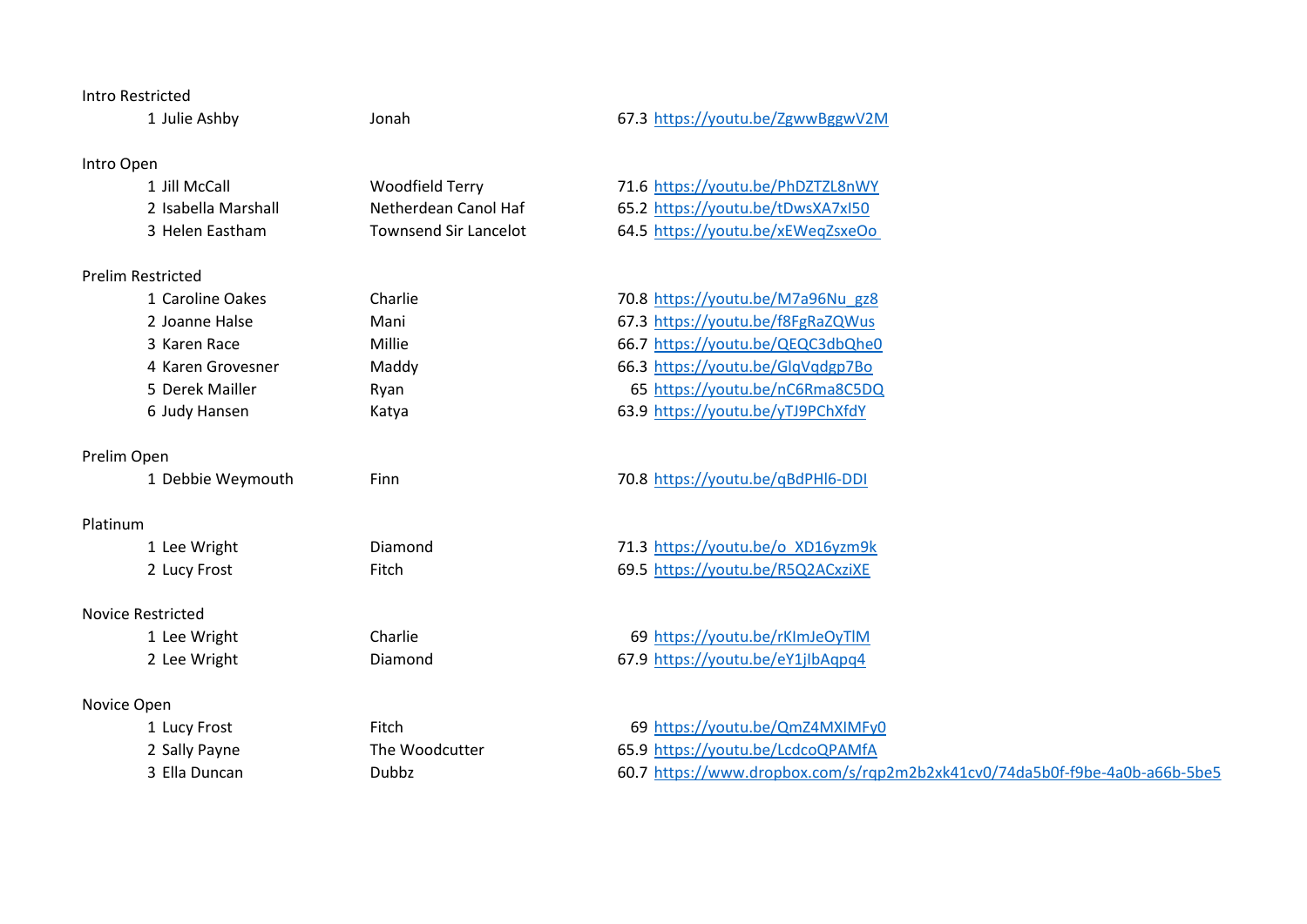## Elem

1 Lee Wright **Ruby** Ruby **68.8** <https://youtu.be/H1P-FGOLouA>

# Cob

| 1 Laura Barmby          | Marley                   | 67.6                                                                       |
|-------------------------|--------------------------|----------------------------------------------------------------------------|
| 2 Caroline Couldwell    | <b>Blue Cross Trevor</b> | 67.1 https://youtu.be/uqftXNeZ8BA                                          |
| 3 Rachel Duthie         | Navarino Dan             | 66.4                                                                       |
| 4 Sarah Allan           | Roxy                     | 66.1 https://youtu.be/tEEYy2moktQ                                          |
| 5 Gemma Dipple          | Leo                      | 66 https://youtu.be/BtXERNM6API                                            |
| 6 Jo Murphy             | Oliver                   | 65 https://youtu.be/TWkLmeSGFJE                                            |
| Honor Mae Minshull      | Willow                   | 61.4 https://www.dropbox.com/s/ddx3b5kiiegu5hl/honor-mae%20minshull%20%26% |
| Marie Bancroft - Rimmer | Asta                     | 58 https://youtu.be/xGSW0bBRcz0                                            |

## Mature

| 1 Jane Bessey  | Ruby           | 69 https://youtu.be/bLviiBWOHR4   |
|----------------|----------------|-----------------------------------|
| 2 Alison Allan | Rury           | 67.8 https://youtu.be/Ok0czylgTzk |
| 3 Judy Hansen  | Kavta          | 66.7 https://youtu.be/sc ZFHvbUHI |
| 4 Karen Lee    | <b>Pebbles</b> | 66.5 https://youtu.be/HDDHB16hKvg |

## Junior

| 1 Scarlett Allan     | Mabel      | 67.1 |
|----------------------|------------|------|
| 1 Ruby Cooksey       | Huggy Bear | 67.1 |
| 3 Scarlett Allan     | Sophie     | 65.7 |
| 4 Oscar Dzendrowska  | Chess      | 63   |
| 5 Honor Mae Minshull | Willow     | 62.6 |
| 6 Florence Goford    | Mickey     | 61   |

# DTM

| 1 Alison Allan  | Rurv                   | 67.3 https://youtu.be/PPEsUjSoxew                |
|-----------------|------------------------|--------------------------------------------------|
| 2 Alison Allan  | Rurv                   | 62.9 https://youtu.be/fDcq9IwBV3Y                |
|                 |                        |                                                  |
| 1 Amy McGarvery | Chamonix Rough Diamond | 66.6 https://www.youtube.com/watch?v=DS6YBsuYYGA |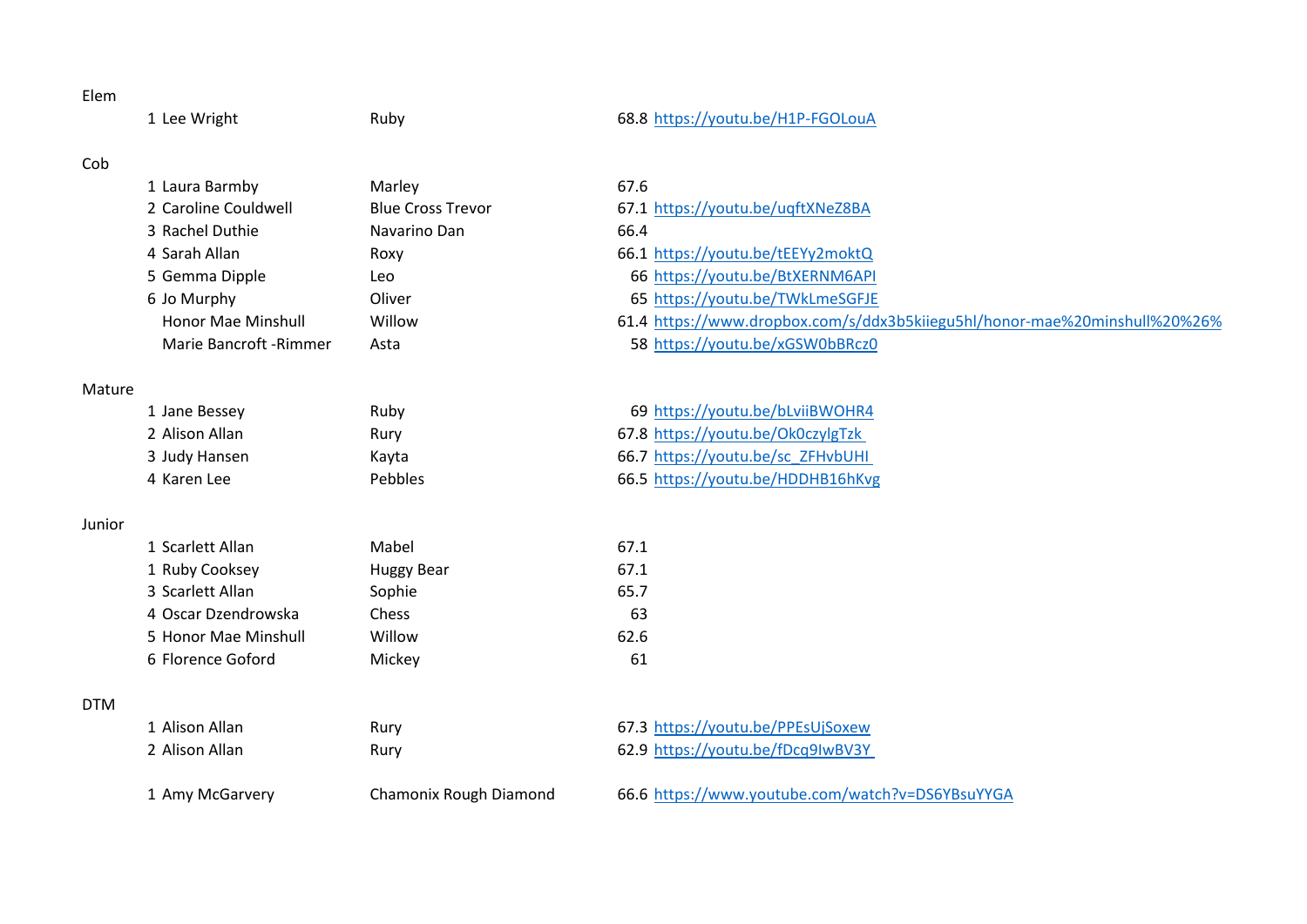## Veteran

|                | 1 Anya Haywood   | Norton Renee                   | 67.3 https://youtu.be/rDf5NNA74nQ                                         |
|----------------|------------------|--------------------------------|---------------------------------------------------------------------------|
|                | 2 Vicky Lanham   | St Mawgan Summertime           | 67.1 https://www.dropbox.com/s/v63hdjgt2cchc4i/St%20Mawgan%20Summertime%  |
|                | 3 Pamela Mailler | <b>Kelsoland Memories Moet</b> | 63 https://youtu.be/kXAgc6rIUDI                                           |
|                | Relaxed Rules    |                                |                                                                           |
|                | 1 Lyla Morrow    | Flapjack                       | 64.7 https://www.dropbox.com/s/n1mhvqur6xa34lq/Video%2019-04-2022%2C%2017 |
|                | 2 Rose Morrow    | <b>Chocolate Pudding</b>       | 64.3 https://www.dropbox.com/s/4fdldsmufemgm9u/Video%2019-04-2022%2C%201  |
|                |                  |                                |                                                                           |
| <b>Bitless</b> |                  |                                |                                                                           |

Kirstin Groener Sabine 70.7 <https://youtu.be/IkN2CzngTQg>